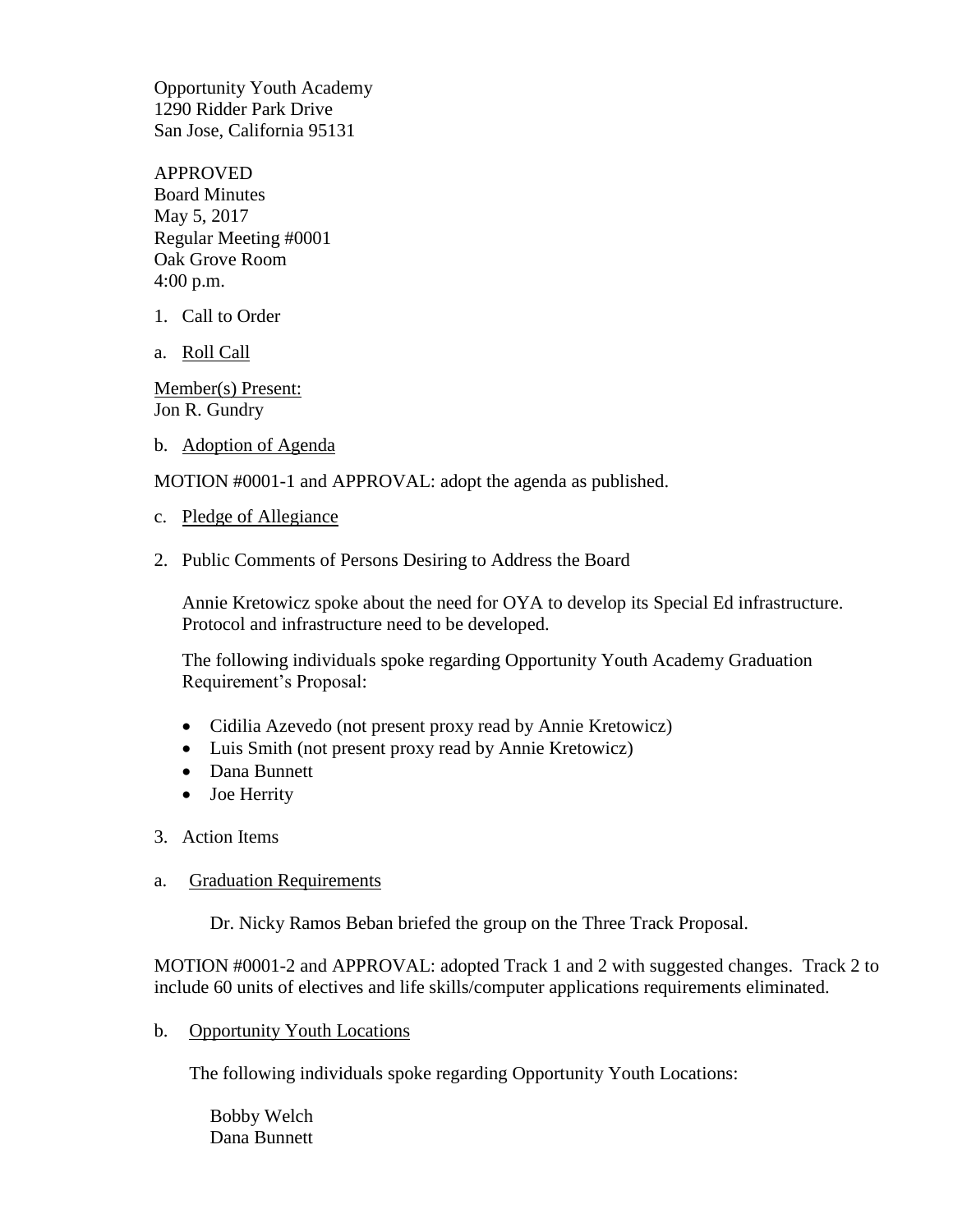Mary Ann Dewan Joe Herrity

Discussion was around the Sobrato site and whether to close it. Bobby said that not enough has been done to outreach and recruit and that the site should remain open. Joe stated that it is not a good location since it is a nonprofit administrative center rather than a service center. Superintendent Gundry noted that Bobby had said 6 months ago that the Sobrato site should be closed. Deferred action until Superintendent Gundry can the visit site.

c. Adopt Schedule of Meetings

MOTION #0001-3 and APPROVAL: adopted Quarterly Meeting Schedule. Dates as follows: September, December, March and June. Exact dates TBD.

d. Approve ASAM Application

Dr. Nicky Ramos Beban briefed the group on the ASAM application.

MOTION #0001-4 and APPROVAL: approved ASAM application with noted changes to signature lines

- 4. Information Items
- a. Enrollment, ADA and Marketing Update

Dr. Nicky Ramos Beban reported that current enrollment is 201 and ADA work production attendance from 9/1/16 to 5/5/17 is 51%. (53% for students under 18 and 50% for over 18 students.)

Bobby stated that ACE was not ok when address and focus on certain communities. He feels we should target all groups of students and not just specific groups. Group discussion around child care needs at sites and whether childcare was a liability for staff. Superintendent Gundry stated that OYA should have flexible hours since parenting and work are issues for students. He suggested looking at a 6 day work week with shorter days or having evening or Saturday hours. He feels staff should explore flexible options. Jon also suggested taking attendance hour by hour to see when students are there. He also suggested a possible site at Educare.

c. Marketing Update

Deferred due to lack of time.

d. New Location Ideas

The following individual spoke regarding Opportunity Youth Academy new location ideas: Annie Kretowicz- suggested sites at City College, Oakridge Mall, county and city libraries, Cambpell Community Center, Uplift site, the DeFrank Community Center, Elmwood and main jail, and also Special Ed at Foothill.